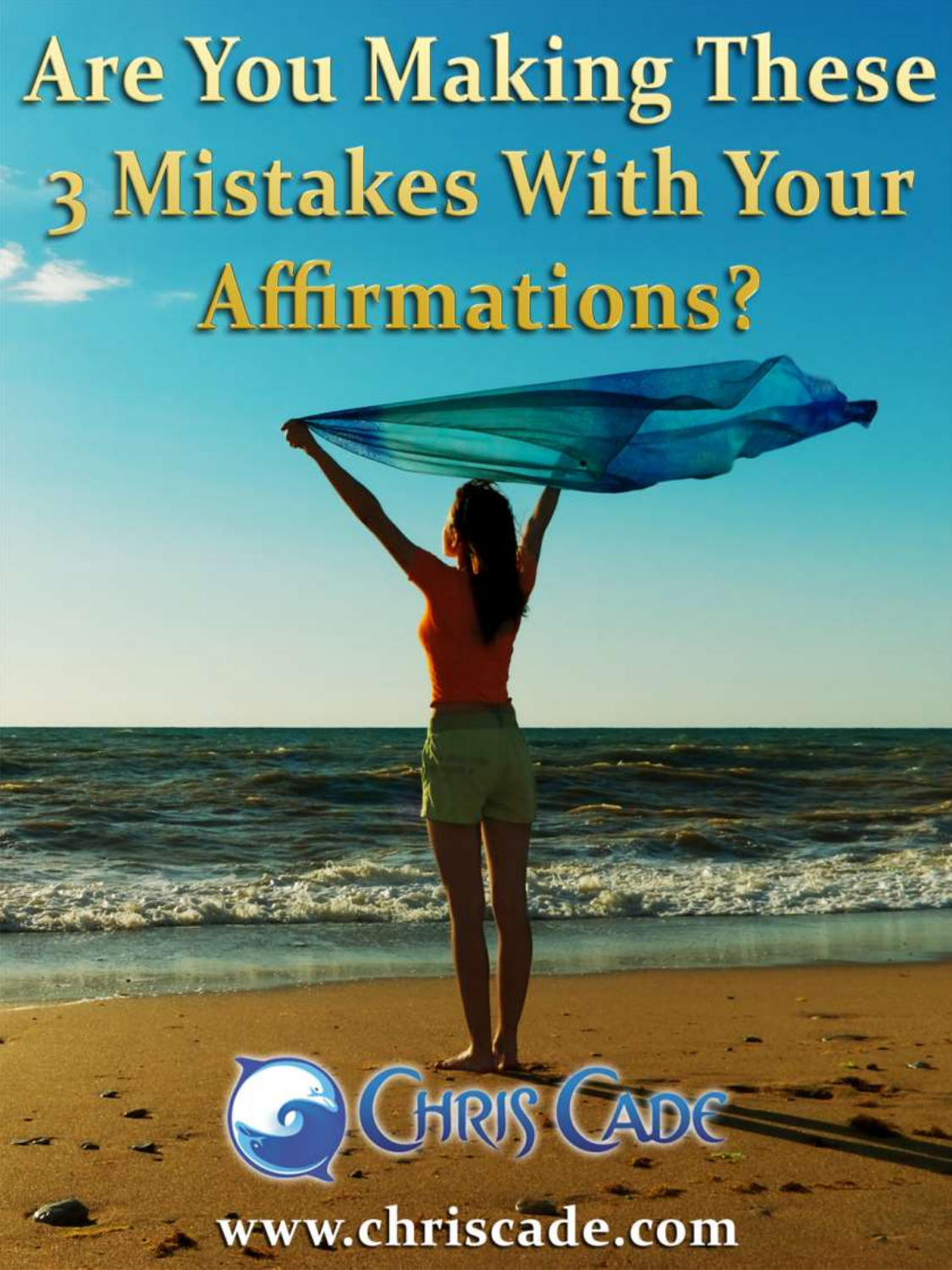# All Rights Reserved -

Copyright Disclaimer

The author, Publisher, and distributor assume no responsibility for the use or misuse of the information, or for any injury, damage and/or financial loss sustained to persons or property as a result of using this program. The information contained in this program is for informational and entertainment purposes only. It is not intended as professional advice or a recommendation to act.

Please note that much of this publication is based on personal experience and anecdotal evidence. Although the author and Publisher have made every reasonable attempt to achieve complete accuracy of the content in this guide, they assume no responsibility for errors or omissions. Also, you should use this information as you see fit, and at your own risk. Your particular situation may not be exactly suited to the examples illustrated here; in fact, it's likely that they won't be the same, and you should adjust your use of the information and recommendations accordingly.

ALL RIGHTS RESERVED. No part of this program may be reproduced or transmitted in any form whatsoever, electronic, or mechanical, including photocopying, recording, or by any informational storage or retrieval system without express written, dated and signed permission from the author Publisher, and distributor.

Affiliate Relationships Disclosure: All resources I recommend are based on my own personal and direct experience. When you click on the links in this ebook, in some cases I will receive a small financial compensation in return for referring you to that resource. My recommendation is that you investigate which resources resonate most with you and discard the rest.

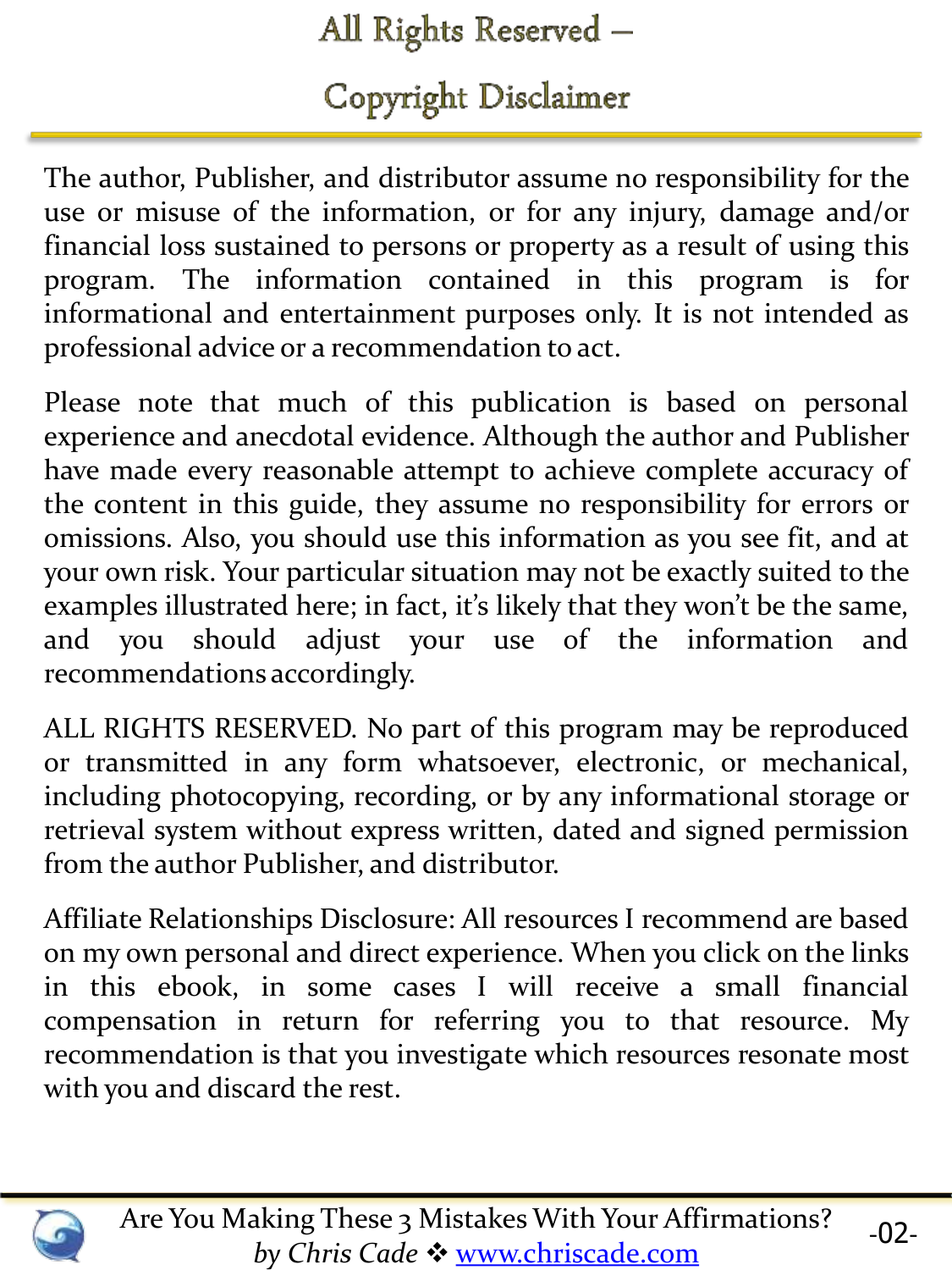## Table of Contents

| Introduction                                                                                | 04 |
|---------------------------------------------------------------------------------------------|----|
| Affirmations Mistake #1: Not Using Them                                                     | 05 |
| <b>Affirmations Mistake #2: Using Incorrect Words</b><br>That Actually REPEL What You Want  | OQ |
| Affirmations Mistake #3: Not Integrating<br><b>Affirmations Into Your Life Holistically</b> | 11 |
| Learn How to "Supercharge Your Affirmations"                                                | 14 |
| Put Your Affirmations On "Auto-Pilot"                                                       | 15 |
| <b>About The Author: Chris Cade</b>                                                         | 16 |

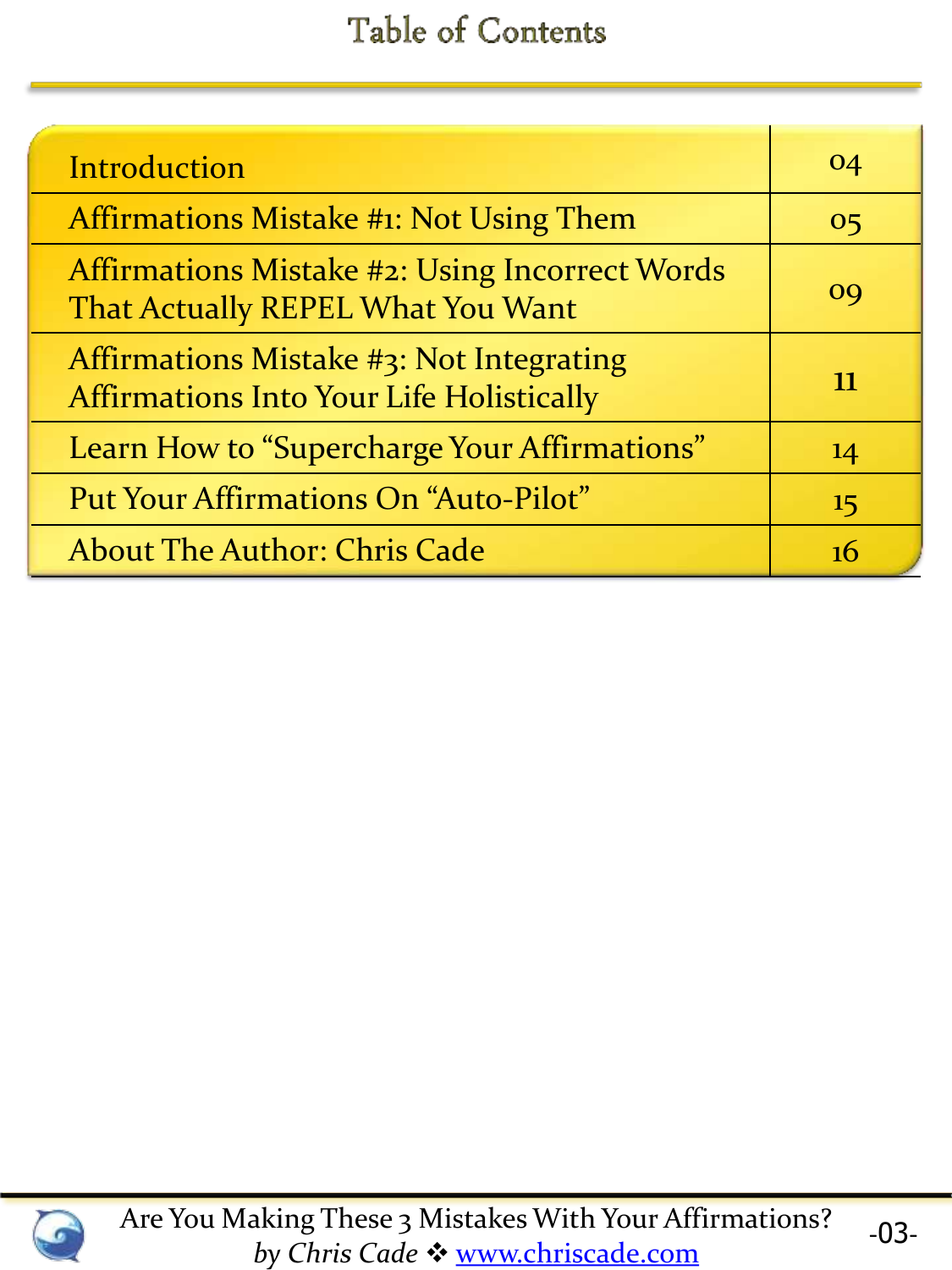# Introduction

We've all heard that affirmations are powerful, yet most people still fall into one of two categories:

- 1. Not using them
- 2. Not using them effectively

Few people are actually using affirmations in ways that create visible results in their lives.

Why?

Here's what I believe are the biggest three reasons...

#1: Just not using them

- #2: Using incorrect words that actually REPEL what they want
- #3: Not integrating affirmations into your life holistically

In this short ebook, you'll discover exactly what the pitfalls are with the above ideas AND what you can do about it.

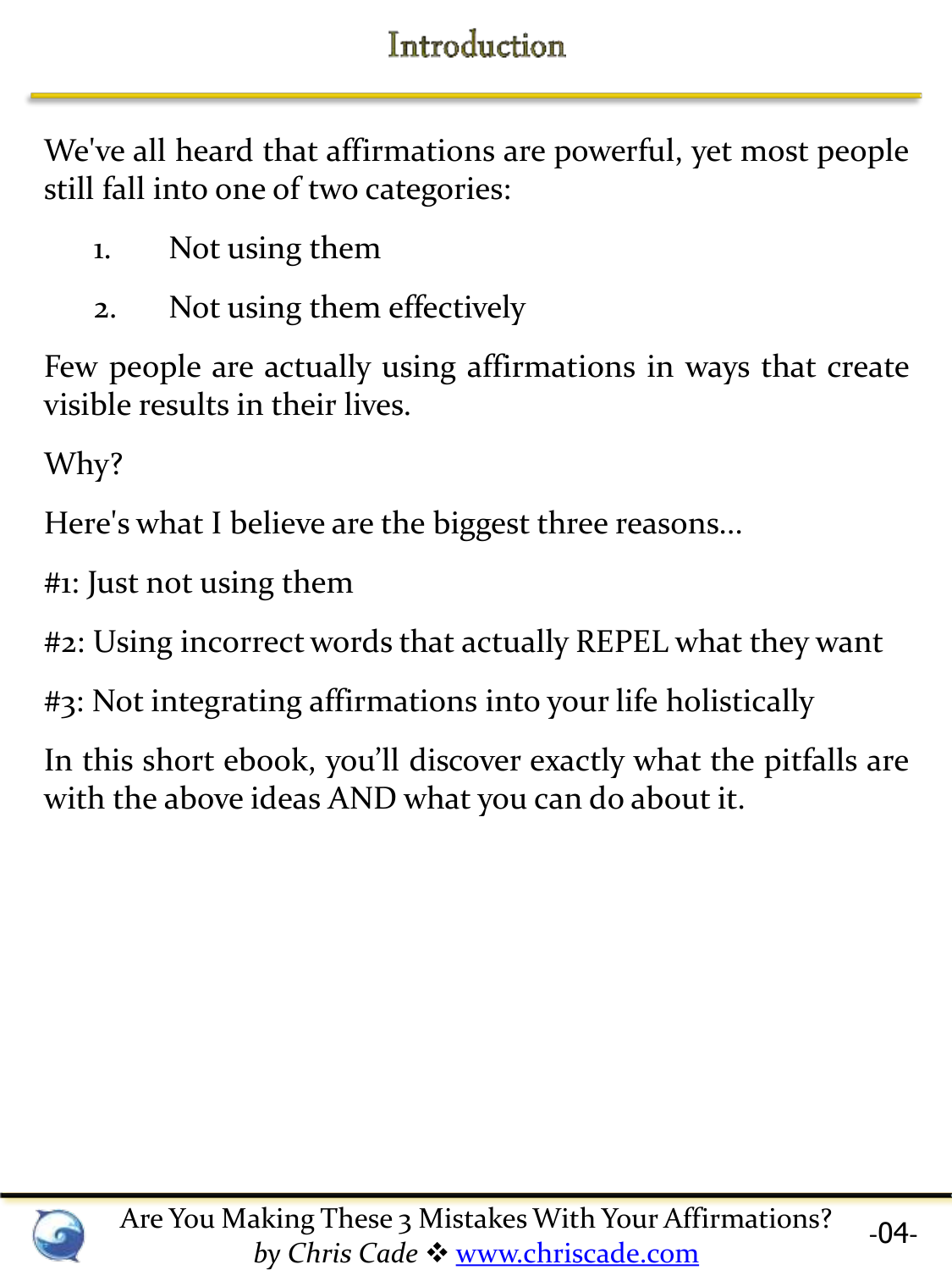Although this seems obvious, I have to say it. Some people are handed a golden opportunity on a silver platter, and instead they opt for eating out of the dog's bowl instead.

I can't fault them. Most people who have heard of affirmations haven't experienced their true power.

Some people never start using them. This happens for 3 primary reasons:

- 1. They don't believe affirmations actually work
- 2. They think that doing affirmations will take too much time
- 3. Writing affirmations sounds "too hard."

To address the first point, there are some scientific studies which have confirmed the effectiveness of affirmations.

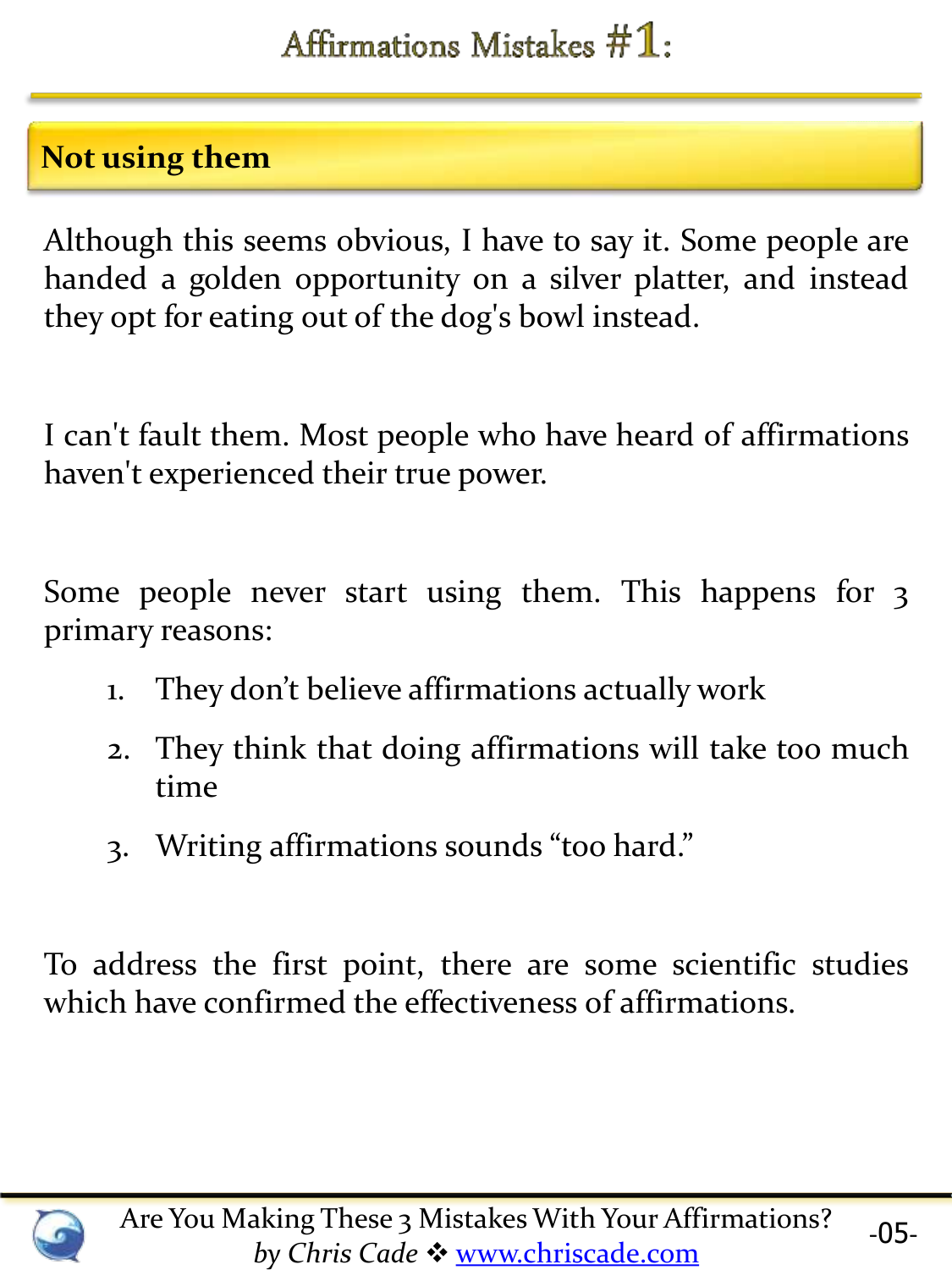For example, Geoffrey Cohen, Ph.D. professor of psychology from Stanford University, has published multiple peerreviewed research studies that show how self-affirmation positively affects an individual's ability to respond to threats.

Then there's Claude Steele Ph.D., whose credentials (Stanford, Berkeley, Columbia, etc) will take far too long to list here…

His extensive research demonstrated the power of selfaffirmation to reduce biased attitudes, lead to positive health behaviors, and improve the academic performance of minority students.

And more recently, Sonja Lyubomirsky, a PHD professor of Psychology at University of California Riverside, and author of "The How of Happiness, " conducted research studies that concluded affirmations may be associated with sustained happiness and meaning.

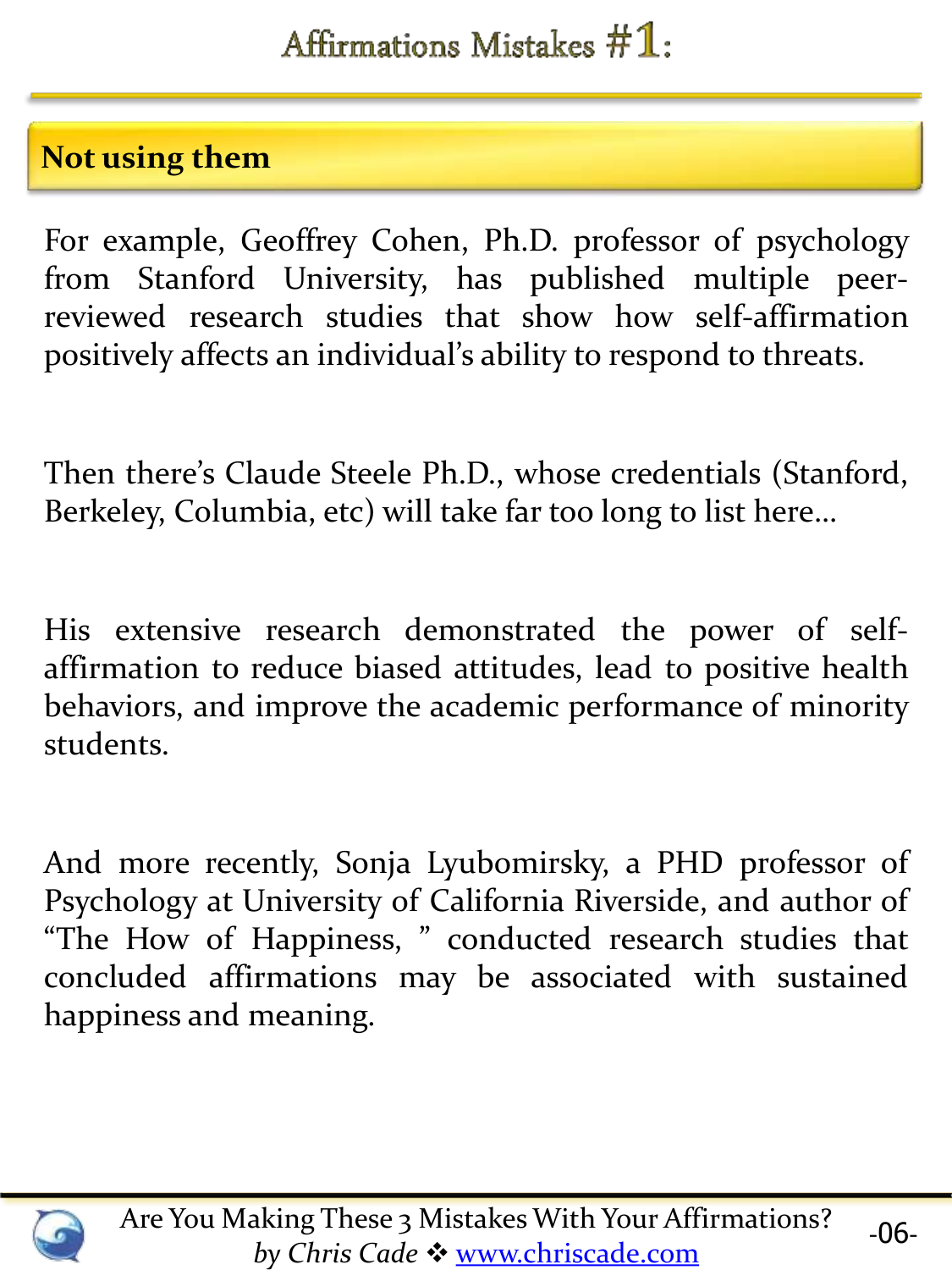In other words, the research suggests that affirmations can help us feel happier, live healthier, react less adversely to threatening situations, learn more effectively, and have more meaning in our lives.

Unfortunately, knowing that affirmations can help doesn't matter if we don't use them and we don't know how to use affirmations effectively.

For example, many people believe that integrating affirmations into their lives will be more hassle than it's worth.

### "**But I don't have enough time to speak or write my affirmations 50 times a day," they think.**

What those people don't realize is that using affirmations is the easy part. There are technologies that can flash affirmations at nearly 4,000 times per hour, so time is not an actual obstacle. People can also change the wallpaper on their computer desktop to display affirmations (I'll show you mine later).



-07-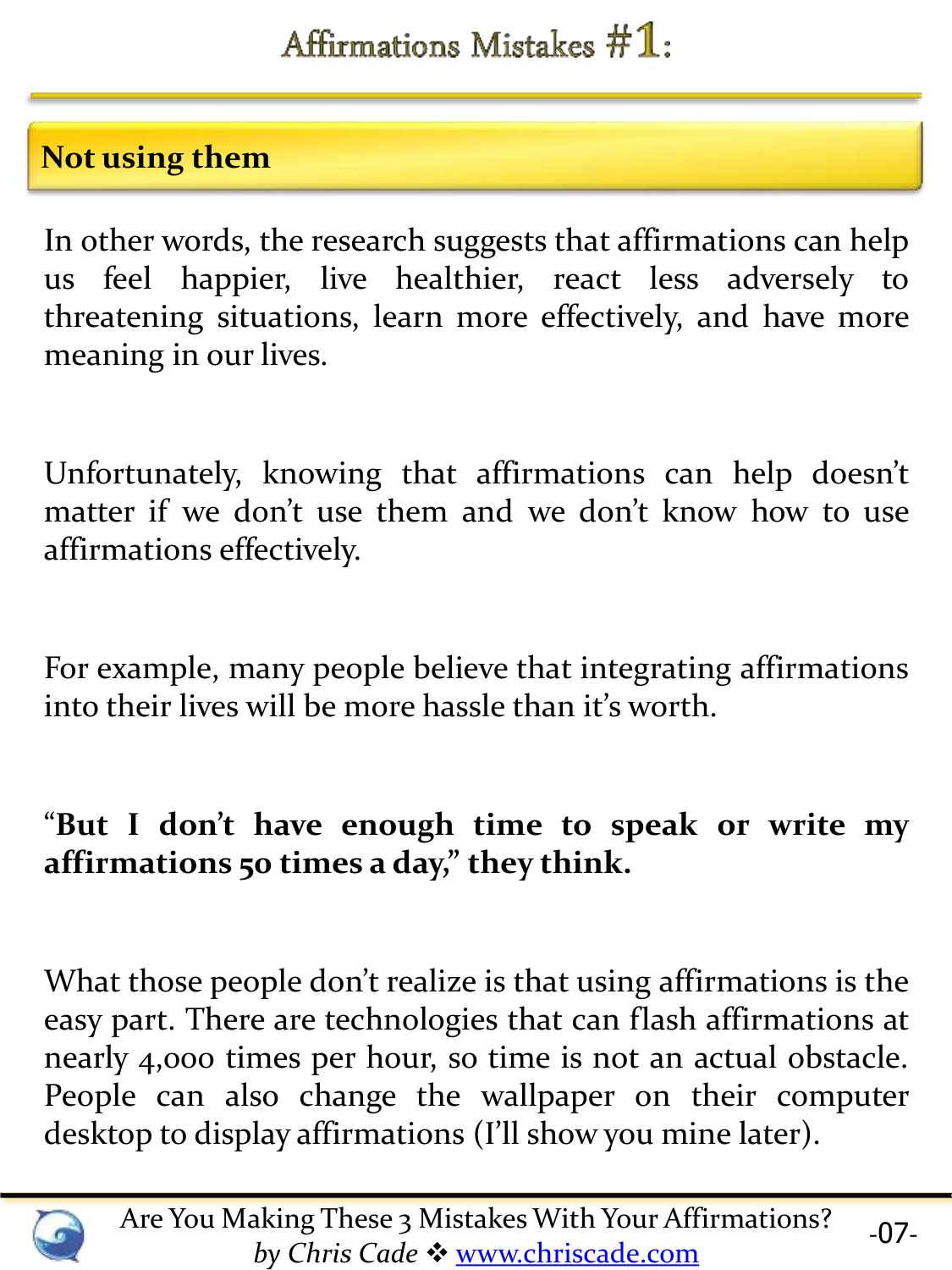Those are just two possibilities for making affirmations work on a busy schedule.

And they're just two recommendations I make within my ridiculously underpriced e-Book, "[Supercharge](http://www.chriscade.com/liberate-your-life/outline/supercharge-your-affirmations) [Your](http://www.chriscade.com/liberate-your-life/outline/supercharge-your-affirmations) [Affirmations.](http://www.chriscade.com/liberate-your-life/outline/supercharge-your-affirmations)" In it, I help people like you get more effectiveness from affirmations with less total effort.

Still, even when people do recognize the importance of affirmations, and they put their affirmations on auto-pilot, they don't always see the overhyped results that they expected (and were sometimes promised).

It's understandable. It's also unfortunate.

That's because they don't usually know how to write affirmations effectively. And doing this one thing wrong is like pouring toxic waste into your subconscious mind. We'll explore this more in the next chapter, "*Using Incorrect Words That Actually Repel What You Want*."

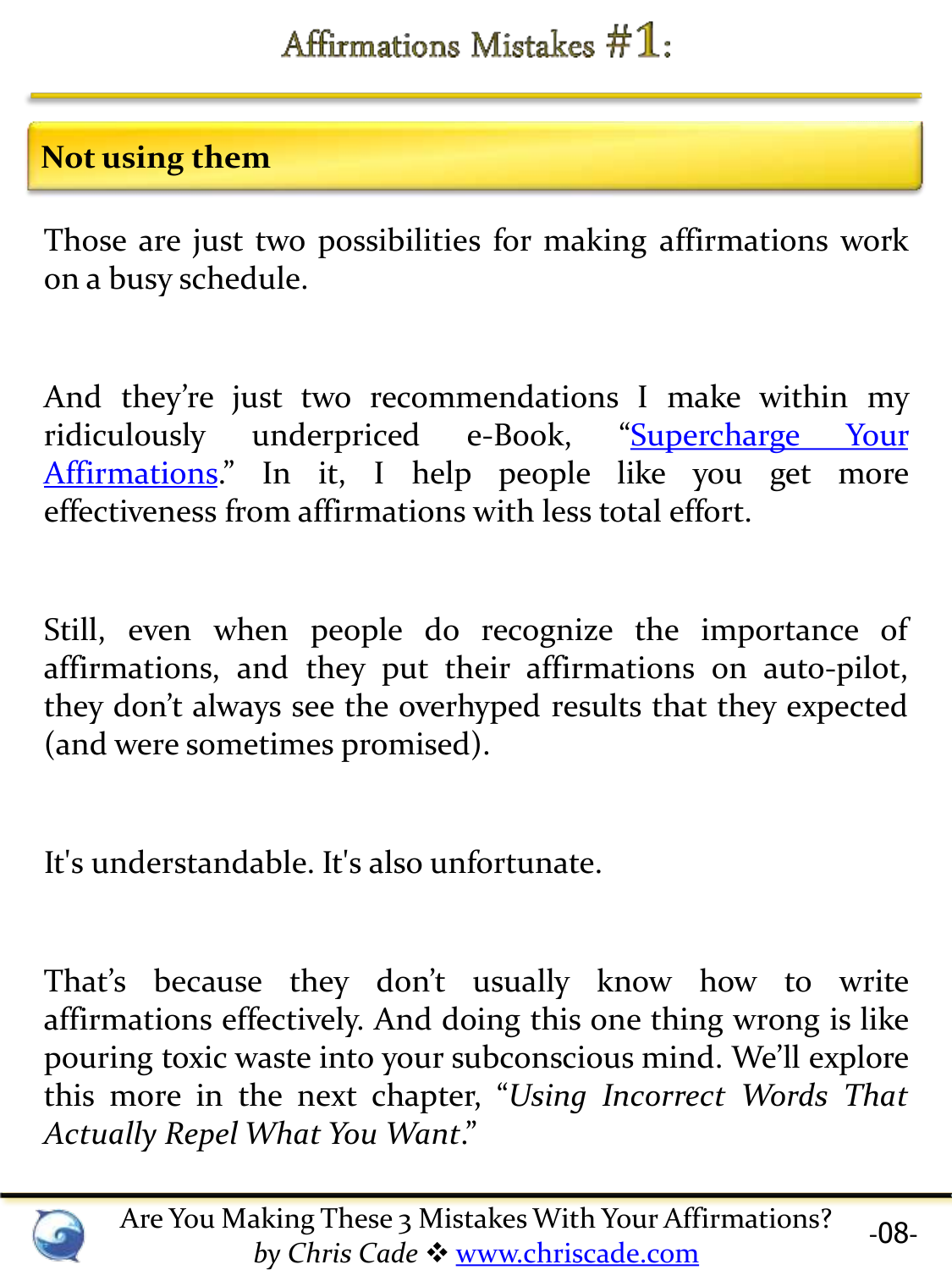#### **Using Incorrect Words That Actually REPEL What You Want**

There's a whole category of words that people mistakenly use in their affirmations, not realizing that by using these specific words (even ones they've been TOLD to use), that they are actually programming their mind for self-sabotage.

You know, words like "ideal" and "attract."

In "[Supercharge](http://www.chriscade.com/liberate-your-life/outline/supercharge-your-affirmations) [Your](http://www.chriscade.com/liberate-your-life/outline/supercharge-your-affirmations) [Affirmations,](http://www.chriscade.com/liberate-your-life/outline/supercharge-your-affirmations)" I list the "Unlucky 13" which include those two words and 11 more that are basically trashing your subconscious.

#### *Let me tell you a story to explain why...*

When I was at a firewalk retreat in 2012, I was introduced to an affirmation that helps people move past their money blockages. That affirmation was:

"People love to give me money."

Sounds great, right?

Not so fast!

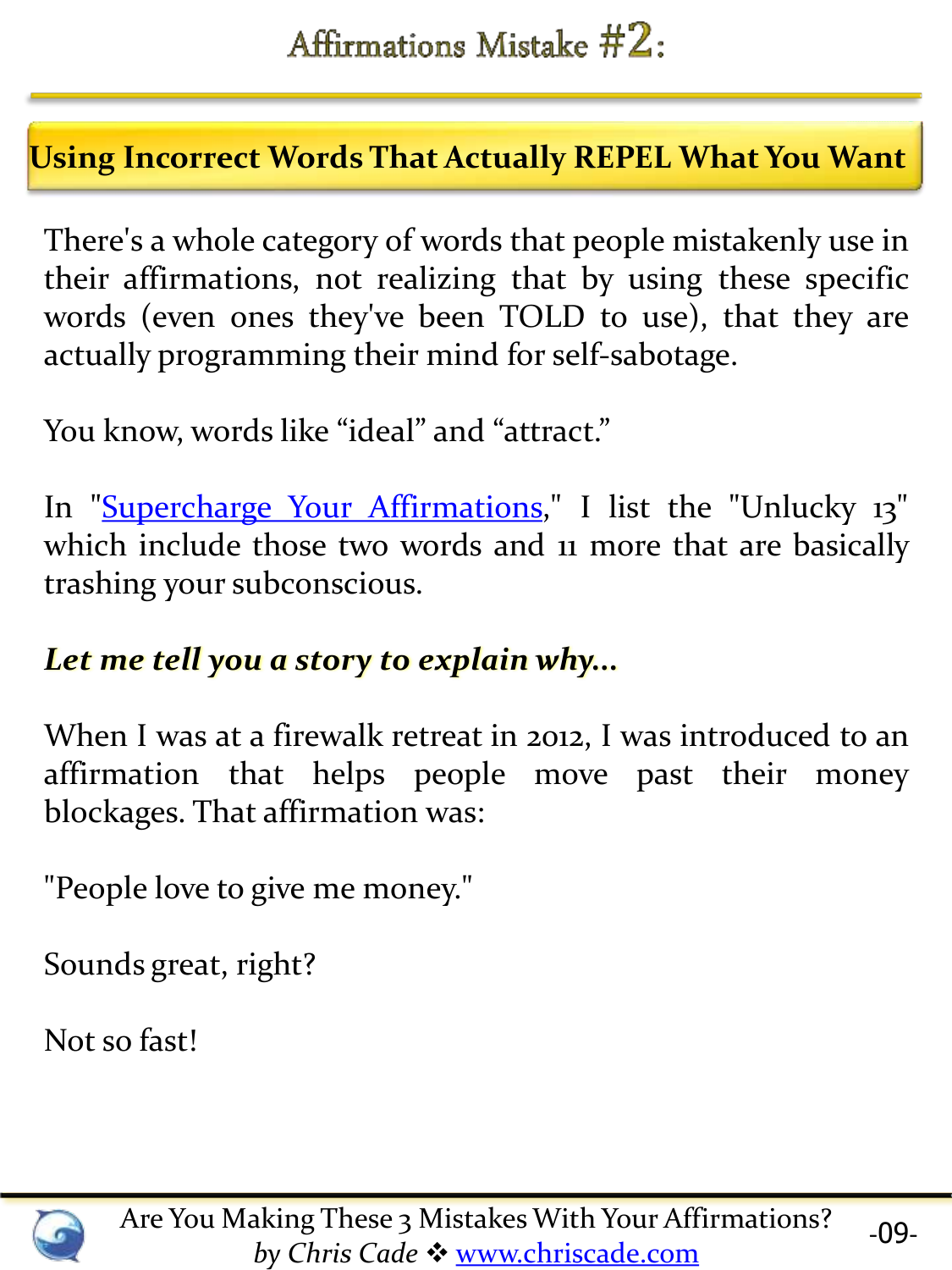# Affirmations Mistake  $#2$ :

I didn't like that.

Consequently, I began using the affirmation "People love giving me money." This way I am affirming the actual exchange of energy that occurs with money.

Knowing these kinds of subtle differences in using conscious language make ALL the difference in your affirmations. Fortunately, it can be learned quite easily.

#### Please do yourself a favor: Never use the words "attract" or "ideal" in your affirmations.

There are plenty of words you can use instead of those two that are among the Unlucky 13.

Now with that little rant aside, in the next chapter I will share with you the 3rd big mistake people make with affirmations:

Not integrating affirmations into your life holistically.

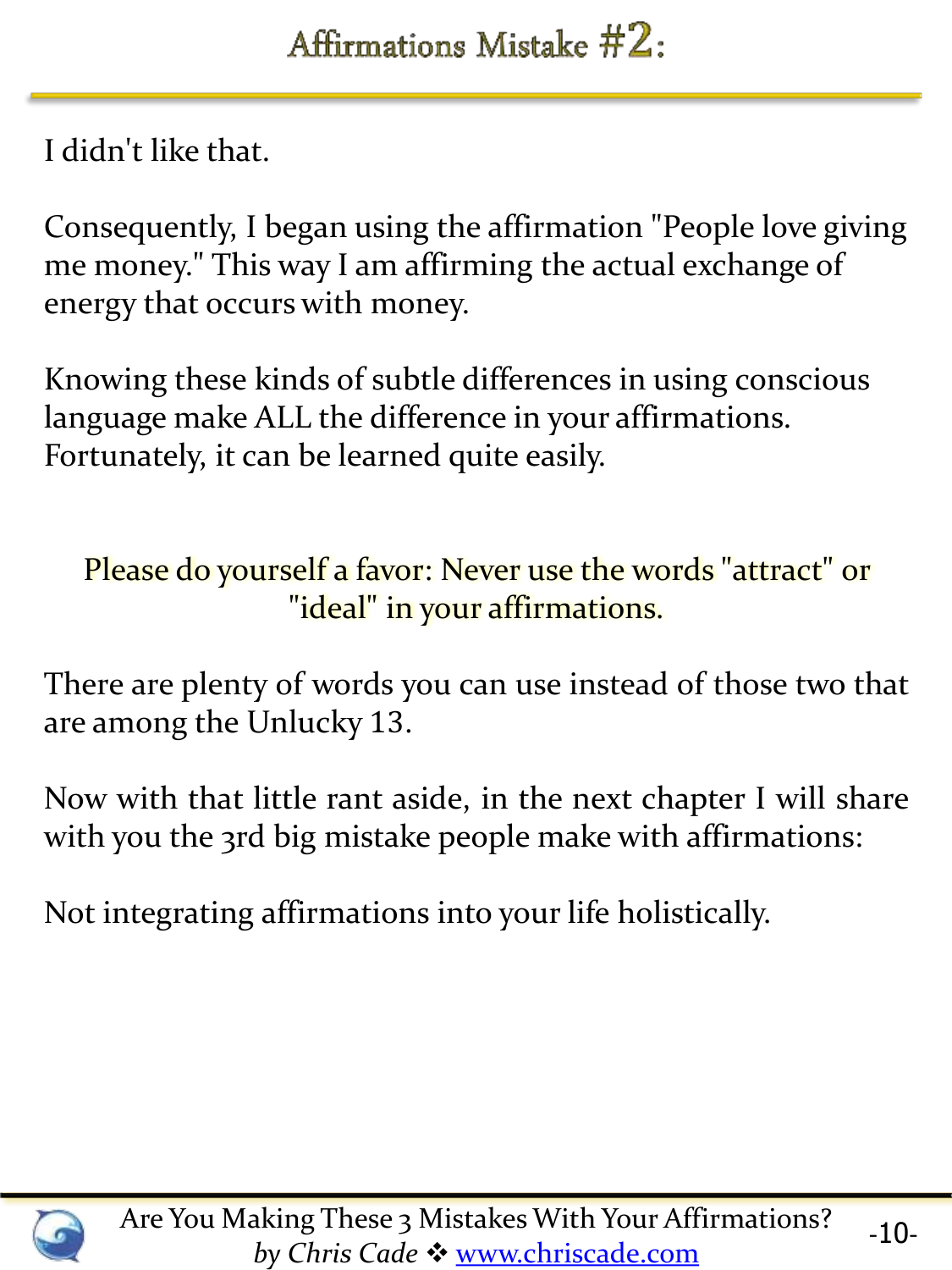#### **Not integrating affirmations into your life holistically**

Most people who do affirmations pick just one way to use them. Maybe they write them down once (or type them). Then they say their affirmations out loud. Perhaps they go one step bit further and say them out loud in the mirror each day.

The thing is, affirmations work by repetition. And they need to be integrated into your life fully. Not just halfway. Not just "good enough." When it comes to affirmations, we are trying to really change the programming we use to navigate the world.

That's not easy. That's also why with my own affirmations, I use multiple methods to integrate them into my life. Below you can see the affirmation I have on my computer desktop and also printed on my mouse pad. Literally, every day that I'm working this is being reinforced into my subconscious and conscious minds.





Are You Making These 3 Mistakes With Your Affirmations? aking These 3 Mistakes With Tour Annimations:<br>by Chris Cade **\*** [www.chriscade.com](http://www.chriscade.com/)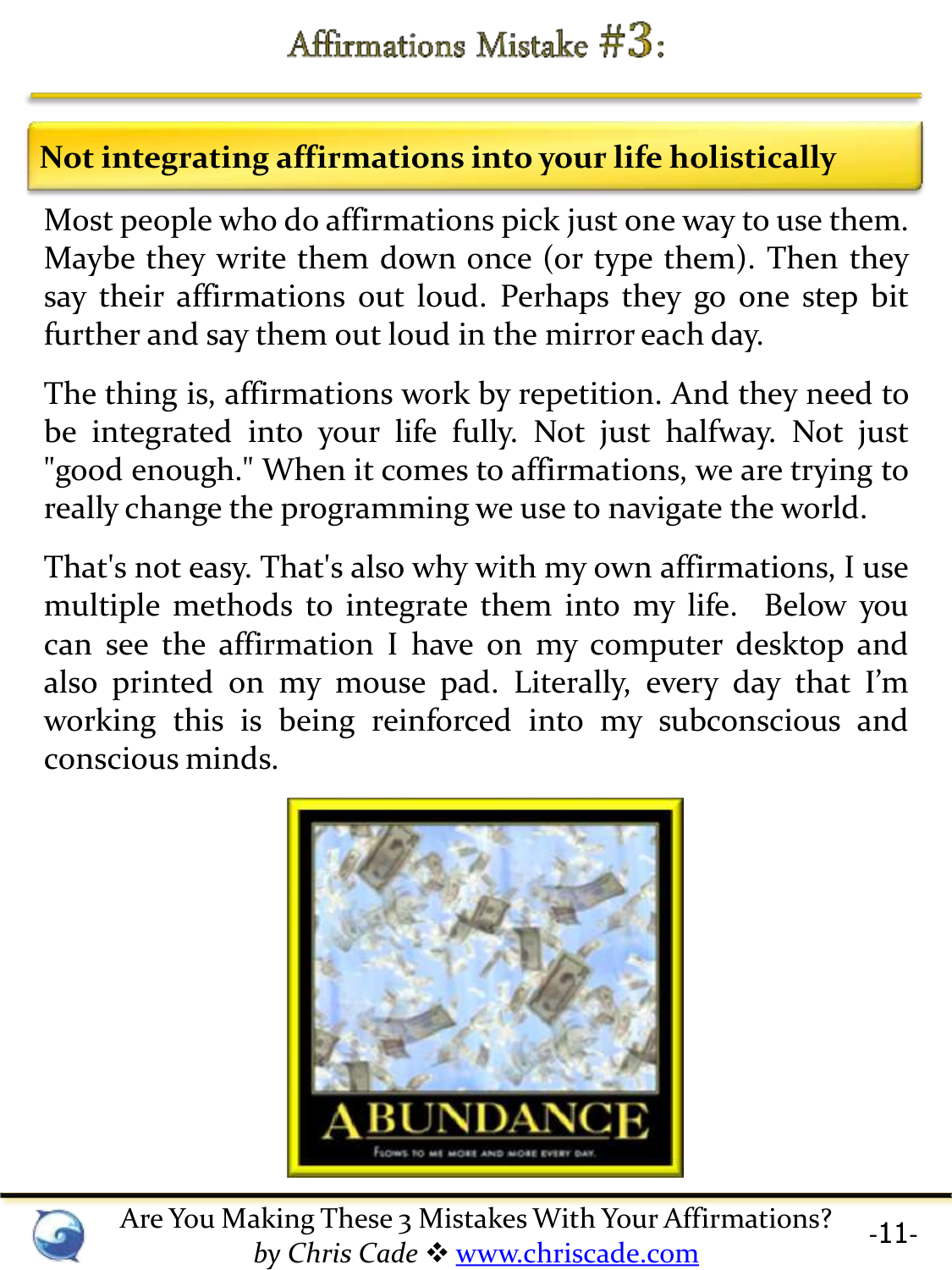# Affirmations Mistake #3:

And that's just the start! I use technologies like **Subliminal<sub>360</sub>**, physical printouts, handwriting, and more techniques to ensure that these affirmations are being brought into my life as fully as possible.

*Here's why this is so important...*

While many people who teach affirmations focus on the subconscious mind, and while that's important, affirmations can ALSO be used as conscious present-moment reminders to re-align with what we want in our lives. This is often missed.

For example, let's say you're going about your day normally. Suddenly you look at your computer desktop wallpaper and see an affirmation that says, "I eat healthy, vibrant, energizing foods."

You pause for a moment and look at the stack of cookies next to you and realize you're not living in alignment with this affirmation. You then make a choice to ditch the cookies, drink some water and enjoy an apple.

Now that might not be your particular situation nor preference. However, it illustrates a key point: To use affirmations effectively, don't only target your subconscious mind. When you integrate them into your life, they can be used as conscious reminders to live an incredible life.

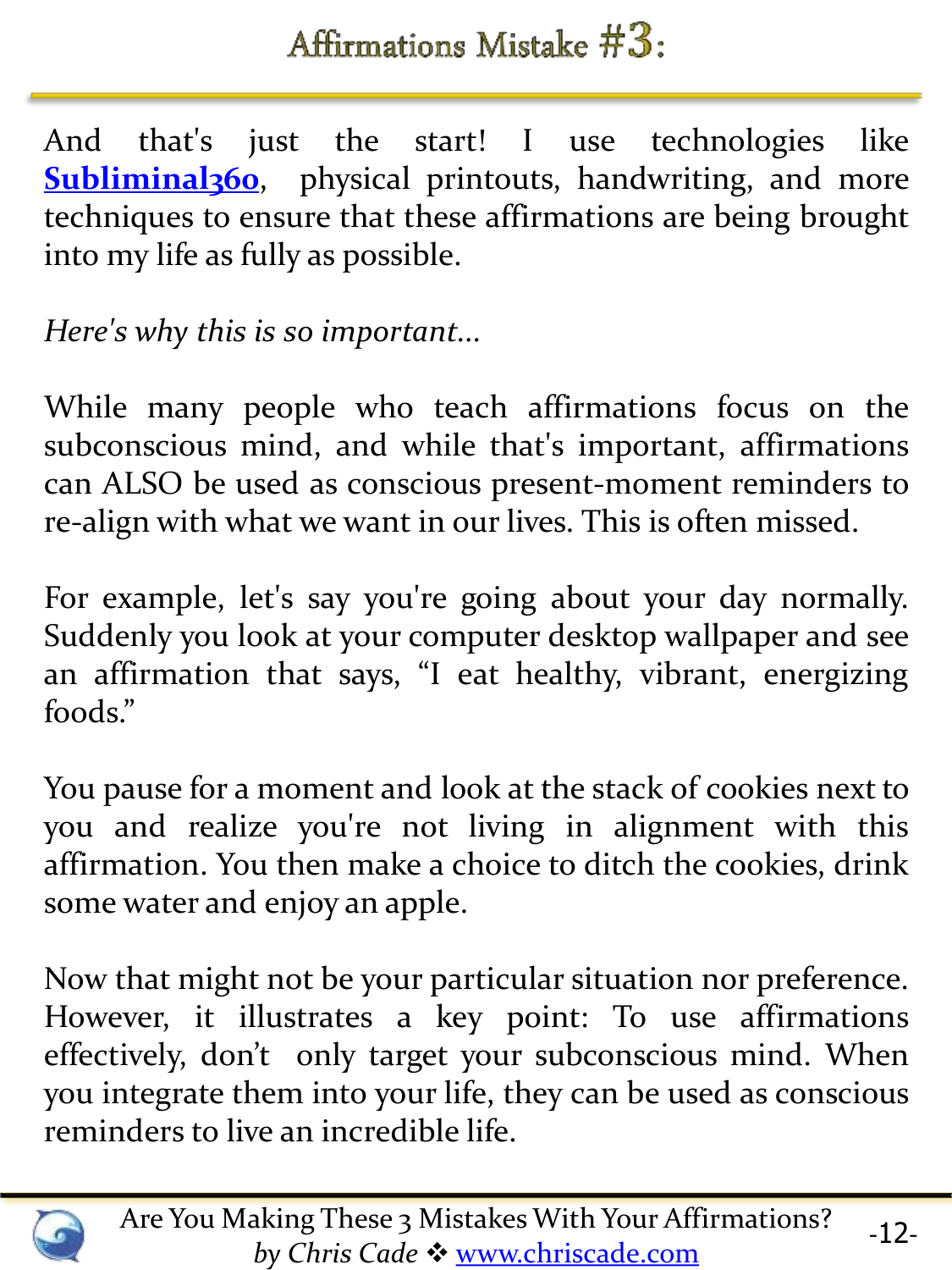Of course the kicker is - when you take ACTIONS that are in alignment with your intentions, you rapidly change your subconscious beliefs to come into alignment with those intentions.

In fact, action is a significantly faster way to change your subconscious beliefs than any other method. And this is on top of using affirmations in subconscious passive ways to **[reprogram](http://www.subliminal360.com/homepage/a/sharethis) [your](http://www.subliminal360.com/homepage/a/sharethis) [mind](http://www.subliminal360.com/homepage/a/sharethis) [on](http://www.subliminal360.com/homepage/a/sharethis) [autopilot](http://www.subliminal360.com/homepage/a/sharethis)**.

I could go on about the pitfalls people have with affirmations. Really, there's a lot of them. However, today I just wanted to show you the top 3 mistakes that people make, why, and highlight a few ways that you can **[Supercharge](http://www.chriscade.com/liberate-your-life/outline/supercharge-your-affirmations) [Your](http://www.chriscade.com/liberate-your-life/outline/supercharge-your-affirmations) [Affirmations](http://www.chriscade.com/liberate-your-life/outline/supercharge-your-affirmations)**

That way you can avoid the pitfalls and be sure to stay focused on exactly what you want to get out of life. :)

Your Partner In Affirming Your Maximum Potential,

Chris Cade Liberate Your Life



.

Are You Making These 3 Mistakes With Your Affirmations? *by Chris Cade*  $\frac{40}{3}$  *[www.chriscade.com](http://www.chriscade.com/)*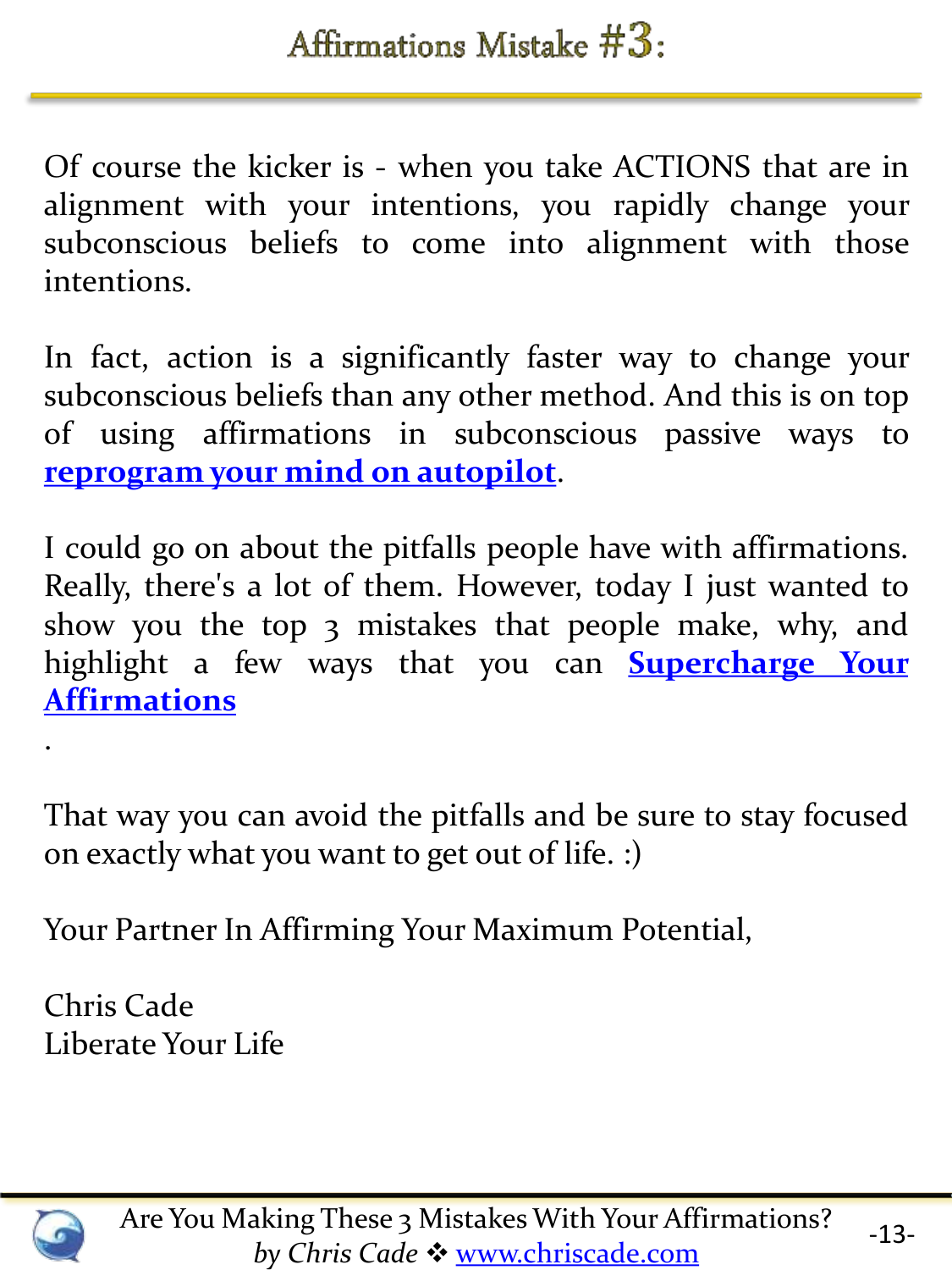*If you aren't using affirmations as effectively* 

### *as you'd like to...*

(or you're not using them at all)

Then check out my ridiculously underpriced e-book, "Supercharge Your Affirmations. "

You'll learn exactly how to craft optimal affirmations AND integrate them into your life quickly and effectively.

You'll also discover the technologies I use so that affirmations don't take any extra time -- they just work on autopilot while you go about your day.



Whether you're completely new to affirmations and have no idea where to start…

Or you've used them before and want to experience even more abundance, joy, and happiness in your life…

Then this ebook is for you.

**Start Supercharging Your Affirmations Today!** 



Are You Making These 3 Mistakes With Your Affirmations? *by Chris Cade*  $\frac{3}{2}$  *[www.chriscade.com](http://www.chriscade.com/)*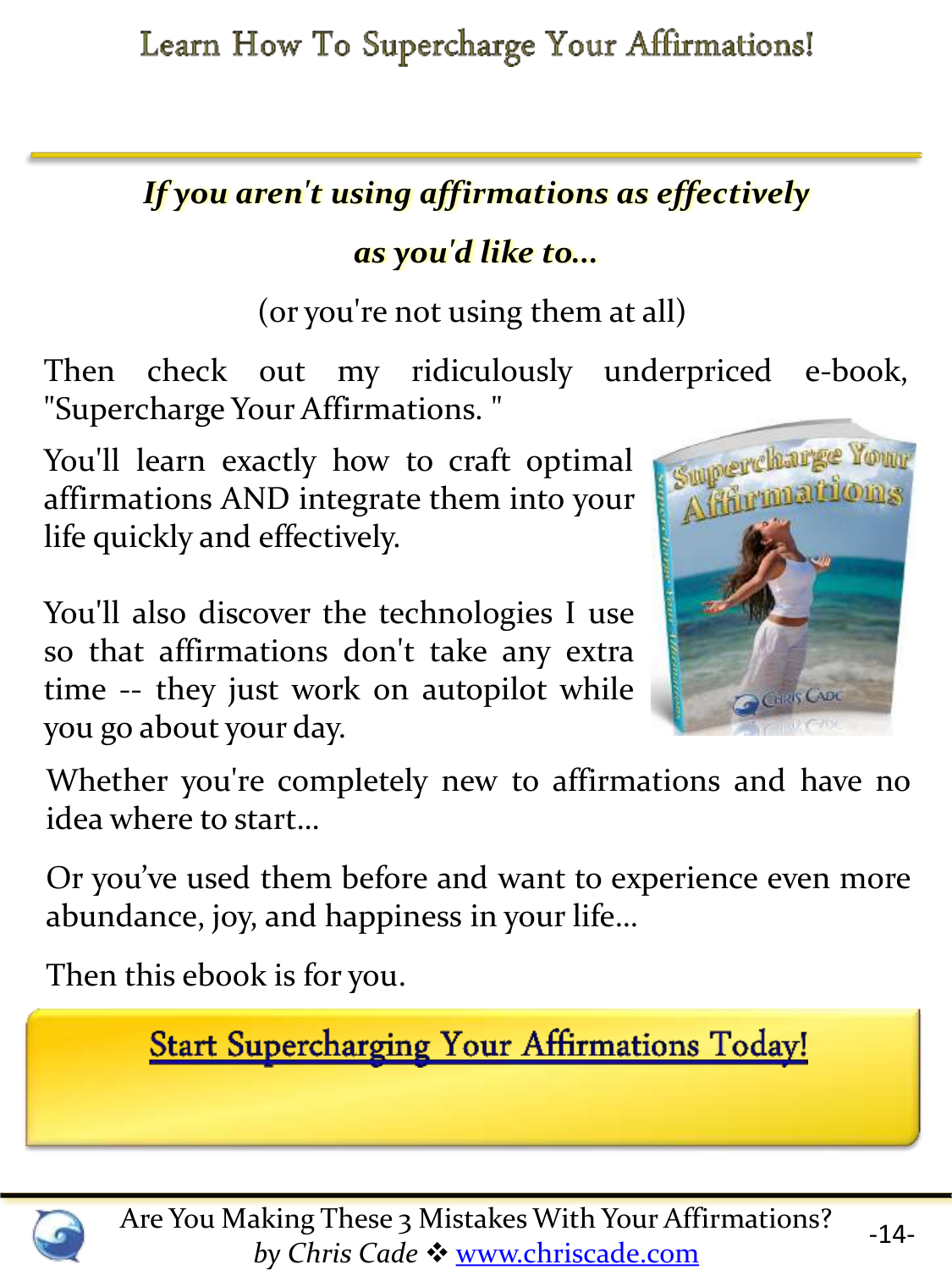#### *If you want to put your affirmations on auto-pilot*

Then check out the **[Subliminal360](http://www.subliminal360.com/homepage/a/sharethis)** software from Inspire3.

It is one of the resources I use every day, and that I recommend within my "Supercharge Your Affirmations" e-book.

It works by automatically flashing thousands of positive affirmations per minute on your computer screen.

You just select which areas of life you want to improve from over

350, including health and wellness, wealth, confidence, sleep and relaxation, business success…

Then click the box to start flashing subliminal affirmations onto your computer.

## Watch A Video Tour Of Subliminal360

Are You Making These 3 Mistakes With Your Affirmations? aking these 3 mistakes with four Annimations:<br>by Chris Cade \* <u>[www.chriscade.com](http://www.chriscade.com/)</u>